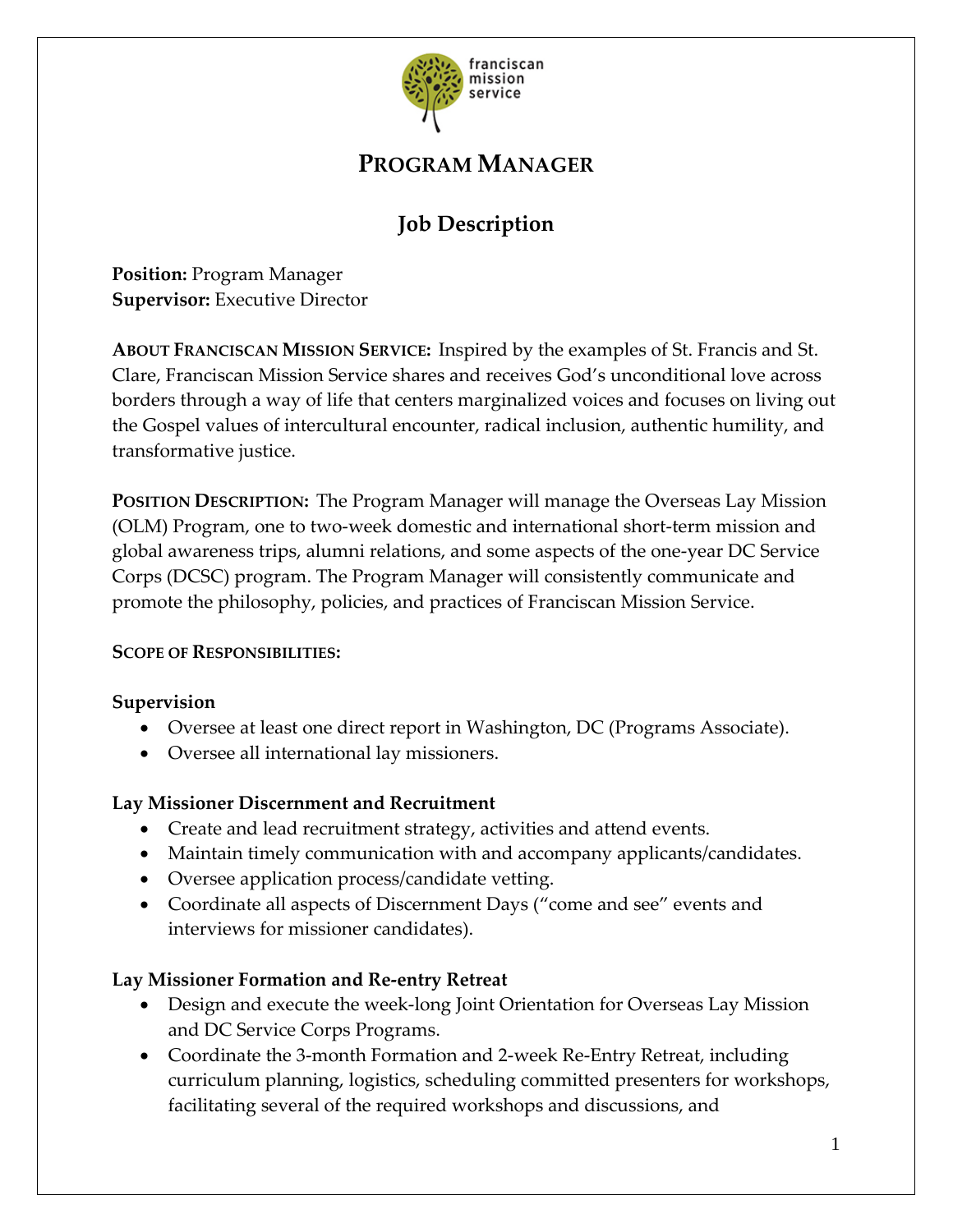coordinating/leading daily prayer, reflections and all related liturgies, Commissioning Mass, etc.

- Organize weekly ministry opportunities in the DC area for Formation candidates.
- Arrange spiritual direction for candidates during formation program.
- Design and facilitate Mid-Formation and End-of-Formation retreats.
- Coordinate a week-long Collaborative Formation Gathering (CFG) with other international mission organizations based out of other cities.
- Arrange regular one-on-one check-ins with each candidate offering pastoral support.
- Schedule all Tuesday Formation sessions for DC Service Corps participants from August-November and support Associate Director with additional ones, if needed.
- Organize and lead Country Invitation Process with candidates and set up regular discernment meetings with Executive Director to determine country placements.
- Deepen partnerships with Franciscan religious sisters and brothers who send candidates to participate in the FMS 3-month Formation program and accompany participants.

### **Support and Accompaniment of International Lay Missioners**

- Coordinate and conduct communications with missioners abroad: regular correspondence, email, video calls, navigating emergencies.
- Manage missioner quarterly reporting and self-reflection documentation to staff.
- Guide missioners in issues of personal growth, spirituality, community challenges and well-being via regular video call check-ins (at least quarterly, but often monthly).
- Oversee all missioner paperwork, health insurance, background checks, medical clearances, language school, visas, plane tickets, monthly stipends, etc.
- Train, support and review all missioner-led support-raising efforts.
- Conduct annual site visits with at least 1-2 international mission sites per year.
- Correspond regularly with international partners in order to sustain partnerships.
- Maintain contact with returned missioners to encourage "lifelong mission" and ongoing mission opportunities. Support programmatic alumni engagement.

### **Short-term Mission and Global Awareness Trips**

- Promote, coordinate and lead international trips including logistics, programming, reflections, communication with participants, etc.
- Support the Associate Director with promoting, coordinating, and leading the DC trip.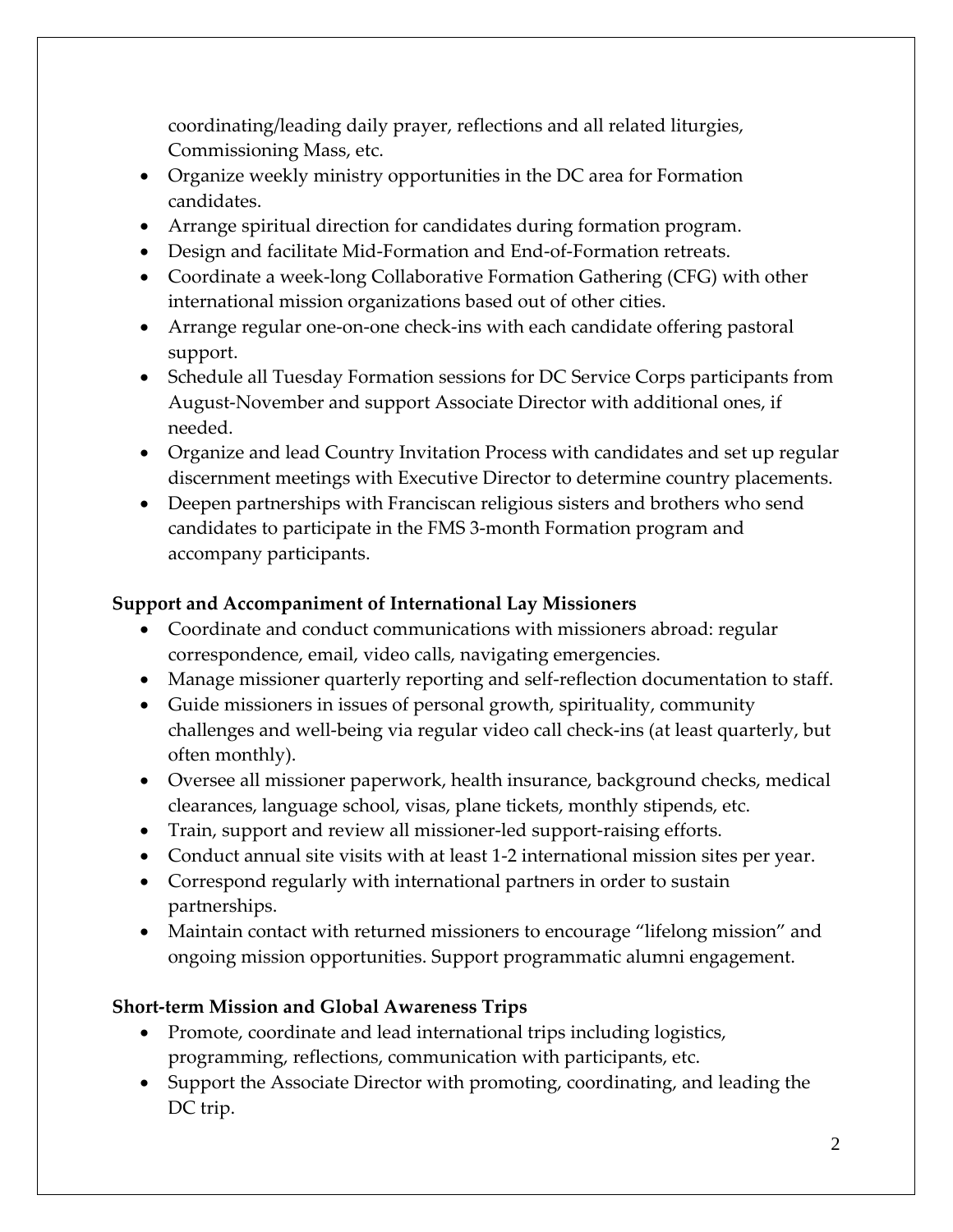#### **General/Other**

- Design and facilitate week-long formation curriculum and week-long re-entry programming for the OFM Brothers Walking Together Program.
- Contribute to on-going strategic planning and on-going work in Diversity, Equity Inclusion and Antiracism efforts at the organizational-level.
- Participate in regular staff meetings, program reporting and program planning.
- Assist and participate in all major FMS events, including the annual benefit event.
- Serve as an ambassador for FMS for annual mission appeals at churches, recruitment events, conferences and other important gatherings.
- Maintain a working relationship with other lay mission programs: Maryknoll Lay Missioners, Society of African Missions, Columbans, Comboni, etc. and serve as liaison with other mission and international justice organizations.
- Serve as liaison with Franciscan Service Network (FSN): attend bi-monthly conference calls, support joint recruitment efforts and plan events for FSN program participants.
- Assist Executive Director/staff with other responsibilities as needed.

## **QUALITIES AND EXPERIENCE DESIRED:**

- Bachelor's degree in related field, such as degree in non-profit management, theology, missiology, international studies, education, or social work.
- A demonstrated familiarity with and appreciation of the Franciscan Charism, Catholic Social Teaching, and the Catholic faith.
- Demonstrated personal spiritual life. Comfortable leading a faith-based team in communal prayer.
- At least one year of mission or work experience in a cross-cultural international setting.
- Exceptional oral and written communication skills.
- Outstanding time management skills and ability to juggle multiple projects at once
- Ability to relocate to the Washington, D.C. area for in-person work with one day per week of remote work available.
- Ability and willingness to work from a non-traditional work environment for 3 months of the year (at the FMS missioner house vs. the FMS office).
- Ability and willingness to travel internationally and domestically (2-6 trips per year).
- Spanish language proficiency preferred, but not required.
- Experience in program development and implementation a plus.
- Prior supervisory experience a plus.